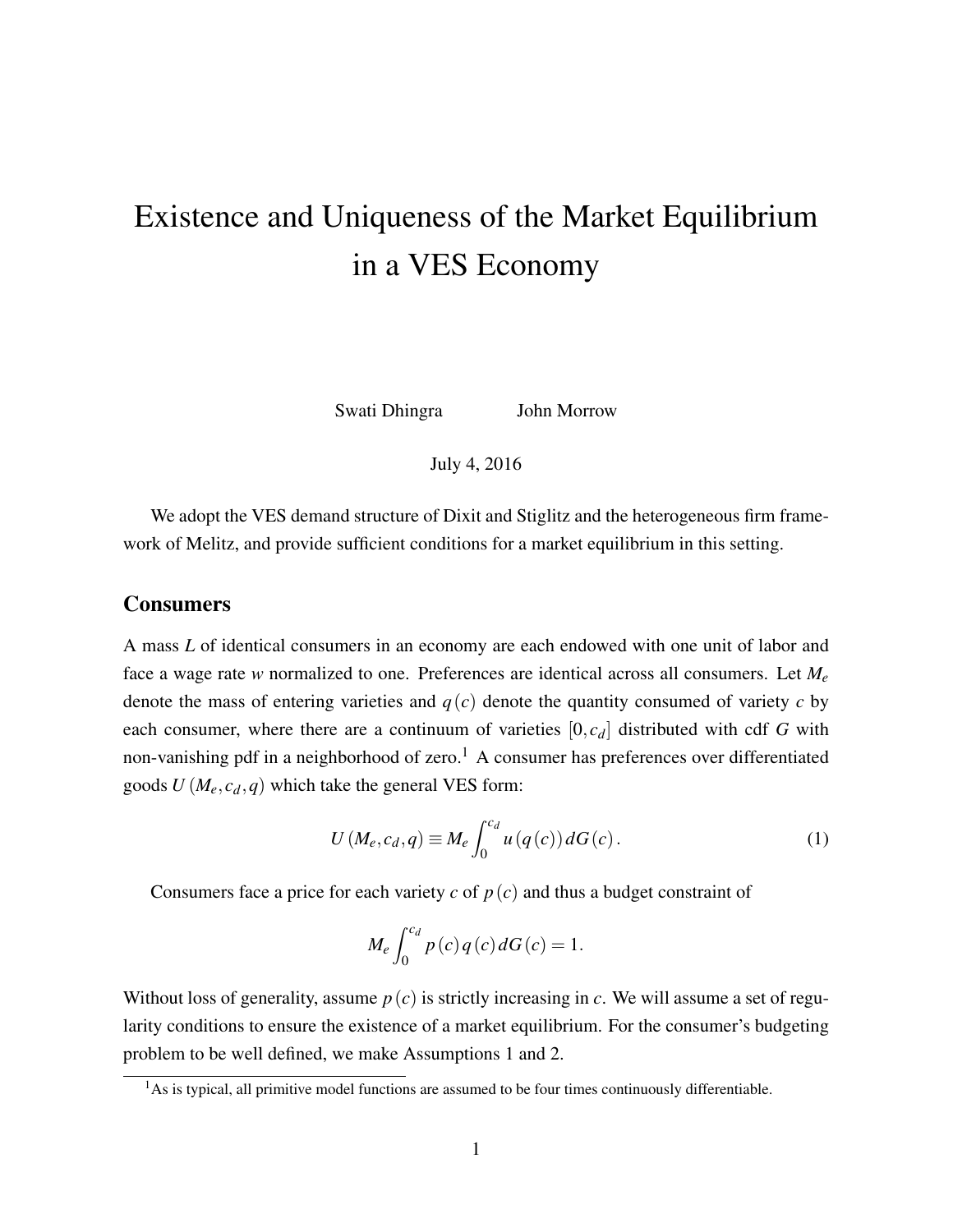#### <span id="page-1-0"></span>Assumption 1. *Utility Restrictions.*

- *1.* (Regularity) u is strictly increasing, concave, satisfies inada conditions and  $u(0) = 0$ .
- *2. (Bounded Elasticities) The elasticity of utility*  $\varepsilon(q)$  *and elasticity of marginal utility*  $\mu(q)$ *are bounded below by*  $m > 0$  *and above by*  $1 - m < 1$ *.*

While Assumption [1.](#page-1-0)1 is fairly standard, [1.](#page-1-0)2 maintains boundedness between aggregate costs, revenues and welfare. The following Assumption [2](#page-1-1) will be ensured in equilibrium once firm behavior is considered.

<span id="page-1-1"></span>Assumption 2. *Consumer Regularity Conditions.*

1. (Non-satiation) sup<sub>q</sub> 
$$
\{U(M_e, c_d, q): M_e \int_0^{c_d} p(c) q(c) dG(c) = 1\} < \infty.
$$

2. (*Bounded Expenditure*)  $\int_0^{c_d} p(c) (u')^{-1} (\delta^{\text{finite}} p(c)) dG(c) < \infty$  for some  $\delta^{\text{finite}} > 0.3$  $\delta^{\text{finite}} > 0.3$ 

Assumption [2.](#page-1-1)1 is automatically satisfied if *u* is bounded, but more broadly is an assumption that the prices faced by a consumer do not allow consumers to attain infinite welfare conditional on the distribution of prices, for instance if many goods have prices close to zero. Assumption [2.](#page-1-1)2 is a condition that guarantees the prices presented to consumers imply finite expenditure.

Under Assumptions [1](#page-1-0) and [2,](#page-1-1) the form and boundedness of the maximization problem and strict concavity of  $u(q) - \delta \cdot p(c) q$  in q for any  $\delta \in (0, \infty)$  implies that if there exists a consumer budget multiplier  $\delta^{\text{cons}} \in (0,\infty)$  such that the first order condition and constraint

$$
u'(q^{\text{cons}}(c)) = \delta^{\text{cons}} p(c) \quad \text{and} \quad M_e \int_0^{c_d} p(c) q^{\text{cons}}(c) dG(c) = 1 \tag{2}
$$

are satisfied, then Equation [\(2\)](#page-1-2) determines the unique solution  $q^{\text{cons}}(c) = (u')^{-1} (\delta^{\text{cons}} p(c))$  to the consumer's budget problem.[4](#page-0-0)

#### Lemma 1. *Under Assumption [2,](#page-1-1) there exists a unique solution to the consumer problem.*

*Proof.* Necessarily any such  $\delta^{\text{cons}}$  must satisfy  $\Delta^{\text{cons}}$  ( $\delta^{\text{cons}}$ ) = 1 where

<span id="page-1-3"></span><span id="page-1-2"></span>
$$
\Delta^{\text{cons}}\left(\delta\right) \equiv M_e \int_0^{c_d} p\left(c\right) \left(u'\right)^{-1} \left(\delta p\left(c\right)\right) dG\left(c\right). \tag{3}
$$

<sup>2</sup>Utility functions not satisfying inada conditions are permissible but may require parametric restrictions to ensure existence.

<sup>&</sup>lt;sup>3</sup>Note that regularity conditions on *G* are required for existence of a market equilibrium in [Melitz](#page-4-0) [\(2003\)](#page-4-0) as would be implied by this assumption.

<sup>&</sup>lt;sup>4</sup> $\delta^{\text{cons}} \in (0, \infty)$  and the assumptions on *u* guarantee this  $q^*$  is well defined, finite and positive.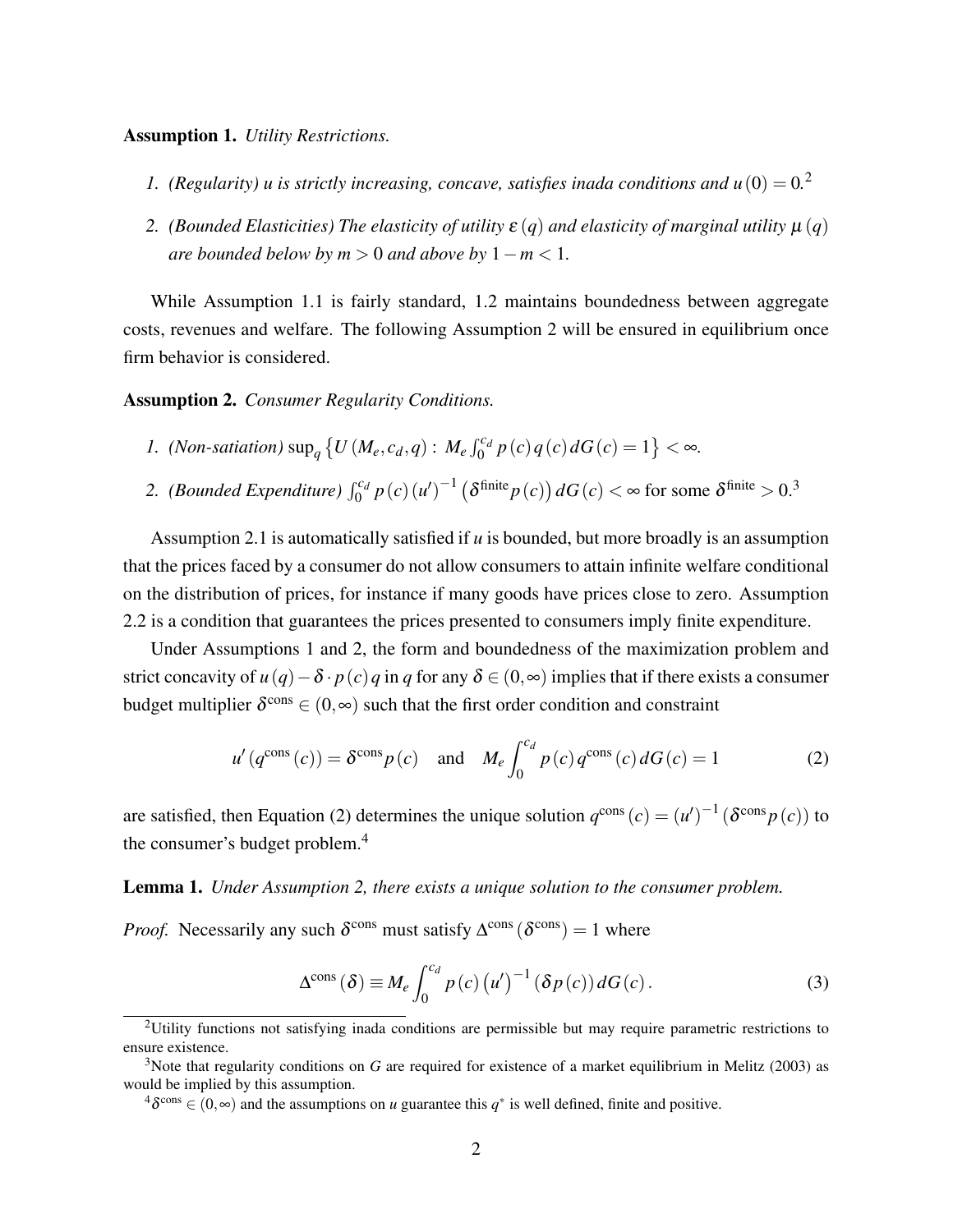As the integrand of the RHS of Equation [\(3\)](#page-1-3) is strictly decreasing in  $\delta$ ,  $\Delta^{\text{cons}}$  is strictly decreasing in  $\delta$ . Inada conditions on *u* along with monotone convergence also implies that  $\lim_{\delta \to 0} \Delta^{\text{cons}}(\delta) = \infty$  and with Assumption [2.](#page-1-1)2 implies  $\lim_{\delta \to \infty} \Delta^{\text{cons}}(\delta) = 0$  by monotone convergence of  $\Delta^{\text{cons}}$  ( $\delta^{\text{finite}}$ ) –  $\Delta^{\text{cons}}$  ( $\delta$ ). This guarantees the uniqueness and existence of  $\delta^{\text{cons}}$ and thus optimal consumption through Equation [\(2\)](#page-1-2).  $\Box$ 

## Firms

There is a continuum of firms which may enter the market for differentiated goods by paying a sunk entry cost *fe*. Each firm produces a unique variety, so the mass of entering firms is the mass of entering varieties  $M_e$ . Upon entry, each firm receives a unit cost  $c \geq 0$  drawn from the distribution *G*. After entry, should a firm produce, it incurs a fixed cost of production *f* . For each variety *c*, VES preferences induce an inverse demand  $p(q(c)) = u'(q(c))/\delta$  where  $\delta$  is a consumer's budget multiplier. Each firm acts as a monopolist of variety *c* facing a mass *L* of consumers, with profits

$$
\pi(c) \equiv \max_{q(c)} \left[ p(q(c)) - c \right] q(c) L - f = \max_{q(c)} \left[ u'(q(c)) q(c) / \delta - cq(c) \right] L - f.
$$

Free entry implies that ex ante average profits must equal sunk entry costs, so  $\int \pi(c) dG(c)$ *fe*.

To ensure that firm profit maximization is well behaved, we make Assumption [3.](#page-2-0)

<span id="page-2-0"></span>Assumption 3. *Firm Regularity Conditions.*

- 1. (Decreasing Marginal Revenue) Real revenues  $u'(q) \cdot q$  are strictly concave in quantity.<sup>[5](#page-0-0)</sup>
- 2. *(Bounded Costs)*  $\int_0^{c_d} c \cdot (u')^{-1} (\delta^{\text{finite}} c) dG(c) < \infty$  for some  $\delta^{\text{finite}} > 0$ .

Assumption [3.](#page-2-0)1 guarantees the monopolist's FOC is optimal, the quantity choice is determined by the equality of marginal revenue and marginal cost, and that quantities are uniquely defined for any positive, finite  $\delta$ . Assumption [3.](#page-2-0)2 is a condition that guarantees the distribution of costs in conjunction with demand allows for finite resource usage by a unit mass of firms. Furthermore, inada conditions on  $u'(q) \cdot q$  imply

<span id="page-2-1"></span>
$$
\lim_{c \to 0} q(c) = \infty, \qquad \lim_{c \to \infty} q(c) = 0, \qquad \lim_{\delta \to 0} q(c) = \infty \quad \text{and} \quad \lim_{\delta \to \infty} q(c) = 0. \tag{4}
$$

<sup>5</sup>Inada conditions for revenue are implied by Assumption [1](#page-1-0) since  $[u'(q) \cdot q]' = u'(q)[1 - \mu(q)].$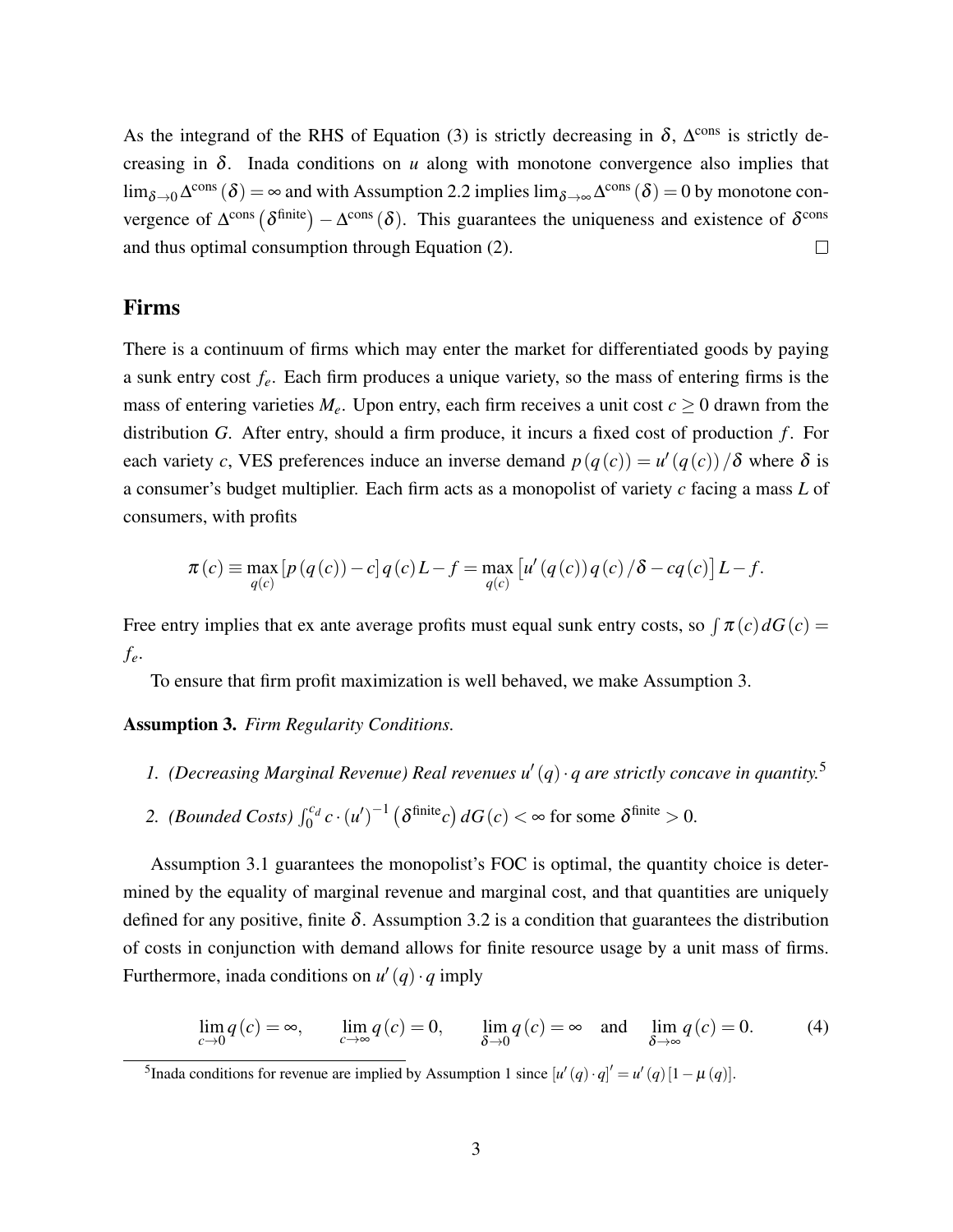Specifically, the markup rate is  $(p(c) - c)/p(c) = |u''(q) \cdot q/u'(q)| = \mu(q(c))$ . Therefore profits may be written  $\pi(c) = \mu(q(c))/[1 - \mu(q(c))] \cdot Lcq(c) - f$ , so Assumption [1.](#page-1-0)2 implies

<span id="page-3-0"></span>
$$
\pi(c) \in [m/(1-m) \cdot Lcq(c) - f, (1-m)/m \cdot Lcq(c) - f]. \tag{5}
$$

Equation [\(5\)](#page-3-0) with Equation [\(4\)](#page-2-1) implies

$$
\lim_{c \to 0} \pi(c) = \infty, \qquad \lim_{c \to \infty} \pi(c) = -f, \qquad \lim_{\delta \to 0} \pi(c) = \infty \quad \text{and} \quad \lim_{\delta \to \infty} \pi(c) = -f. \tag{6}
$$

Since  $\pi(c)$  is strictly decreasing in *c* and  $\delta$ , clearly from Equation [\(4\)](#page-2-1) there is a unique cost cutoff  $c_d$  for every  $\delta$  where  $\pi(c_d) = 0$ .

Lemma 2. *Under Assumption [3](#page-2-0) there is a unique* δ ∗ *for which firms' entry, production and* quantity decisions are optimal. Furthermore, Assumption [2.](#page-1-1)2 holds at  $\delta^*$ .

*Proof.* By Assumption [3.](#page-2-0)2, there is some  $\delta^{\text{finite}}$  where, for  $\delta = \delta^{\text{finite}} \cdot (1 - m)$ ,

$$
\int_0^{c_d} \left[ \pi(c) + f \right] dG(c) \le \frac{1 - m}{m} L \int_0^{c_d} c q(c) dG(c)
$$
  
= 
$$
\frac{1 - m}{m} L \int_0^{c_d} c (u')^{-1} \left( \frac{\delta c}{1 - \mu (q(c))} \right) dG(c)
$$
  

$$
\le \frac{1 - m}{m} L \int_0^{c_d} c (u')^{-1} \left( \delta^{\text{finite}} c \right) dG(c),
$$

and therefore average profits  $\int_0^{c_d} \pi(c) dG(c)$  and average costs  $\int_0^{c_d} Lcq(c) dG(c)$  are bounded at  $\delta = \delta^{\text{finite}} \cdot (1-m)$ .

Now note that  $c_d$ ,  $q(c)$  and  $\pi(c)$  are strictly decreasing in  $\delta$  so that average profits and costs are strictly decreasing in  $\delta$ . It follows from Equation [\(4\)](#page-2-1) and dominated convergence that for some open interval ( $\delta$ , $\infty$ ) where average profits are bounded and positive that

$$
\lim_{\delta \to \underline{\delta}} \int_0^{c_d} \pi(c) dG(c) = \infty, \qquad \lim_{\delta \to \infty} \int_0^{c_d} \pi(c) dG(c) = -f \cdot \lim_{\delta \to \infty} G(c_d) = 0
$$

so that there is a unique  $\delta^*$  s.t.  $\int_0^{c_d} \pi(c) dG(c) = f_e$ . Thus firms' entry, production and quantity decisions are optimal at  $\delta^*$ .

Finally, from Assumption [1.](#page-1-0)2 and bounding  $\mu/(1-\mu)$  by  $m/(1-m)$  and  $(1-m)/m$ , it is clear that average costs are also bounded and positive at  $\delta^*$ . It follows that average revenues  $\int_0^{c_d} L[u'(q(c))/\delta] q(c) dG(c)$  (equal to average profits plus average costs) are bounded and positive. This shows exactly that Assumption [2.](#page-1-1)2 holds at  $\delta^*$ .  $\Box$